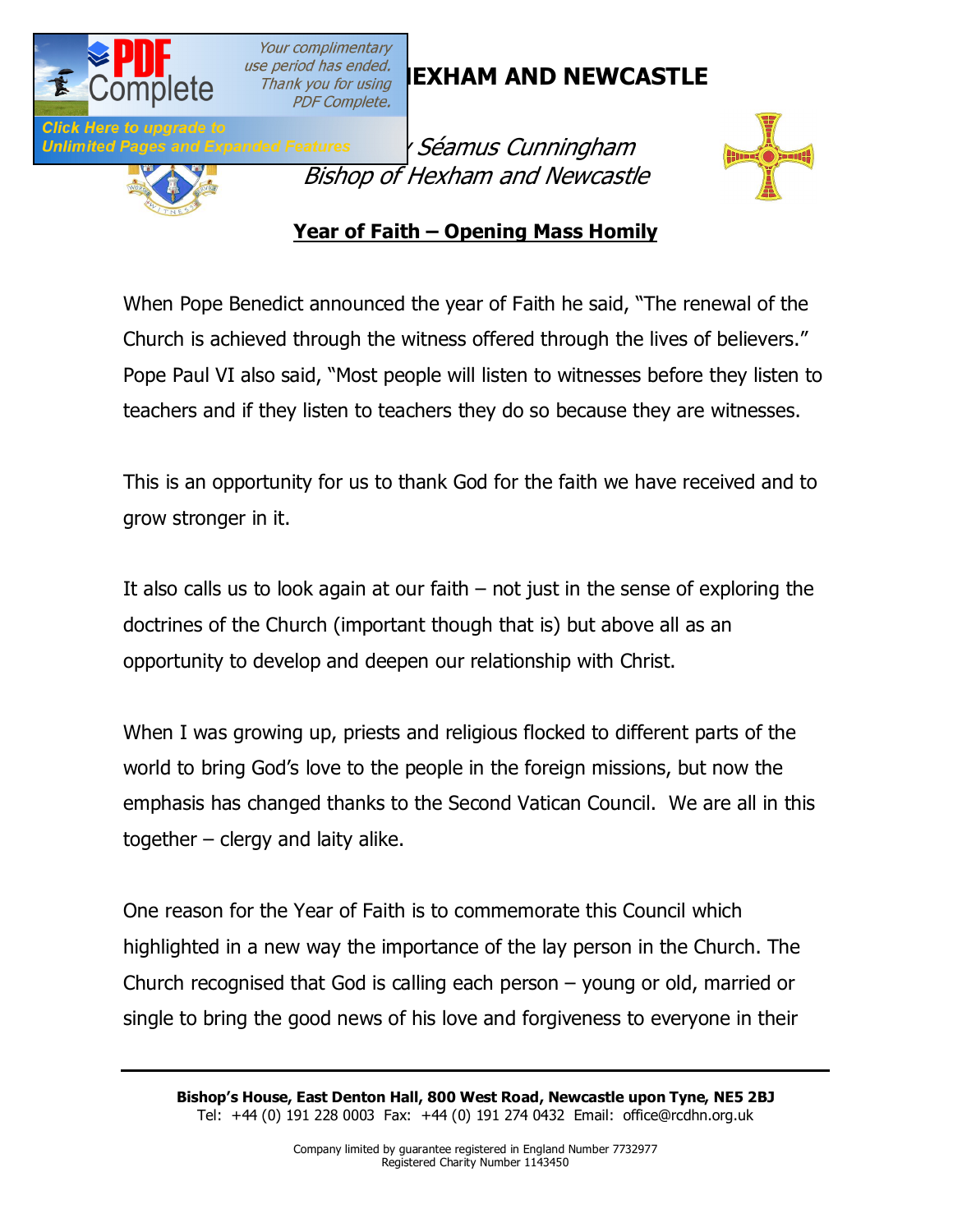

**Click Here to upgrade to** 

Your complimentary **PDF Complete.** 

# **DISC<sup>ENGER</sup> DRIVID AND NEWCASTLE**

**Unlimited Pages and Expanded Features** *' Séamus Cunningham* Bishop of Hexham and Newcastle



lives. God is calling you to bring that good news to your family, the people at work, the people in the queue in the supermarket and the banks, the people you meet in the streets, on the bus, on the plane, on the football field, the people you meet coming to and going away from Mass.

This means that lay people have a special vocation  $-$  they are now the ones mainly responsible for evangelising – that is to introduce people to the love and goodness of God who is at work in their lives and ours – to touch the world with our lives and transform it. At times, we may feel very inadequate – that our knowledge of scripture and theology is poor. But it is the love of God and of neighbour rather than academic degrees which touches the lives and hearts of people. We are called without exception to take seriously the great responsibility of making Christ known in the world.

Each and every one of us is unique – each of us is essential to do God's work among his people. Our starting point, though, must be to become aware of God's love, to get to know him and to experience the power of his love in our own lives.

Many events are planned this year to celebrate and strengthen our faith and I encourage/ urge you to look at posters in your churches and on the website to find out more. But none of these will be effective if you do not also take time to deepen your personal relationship with Jesus. This relationship is what inspired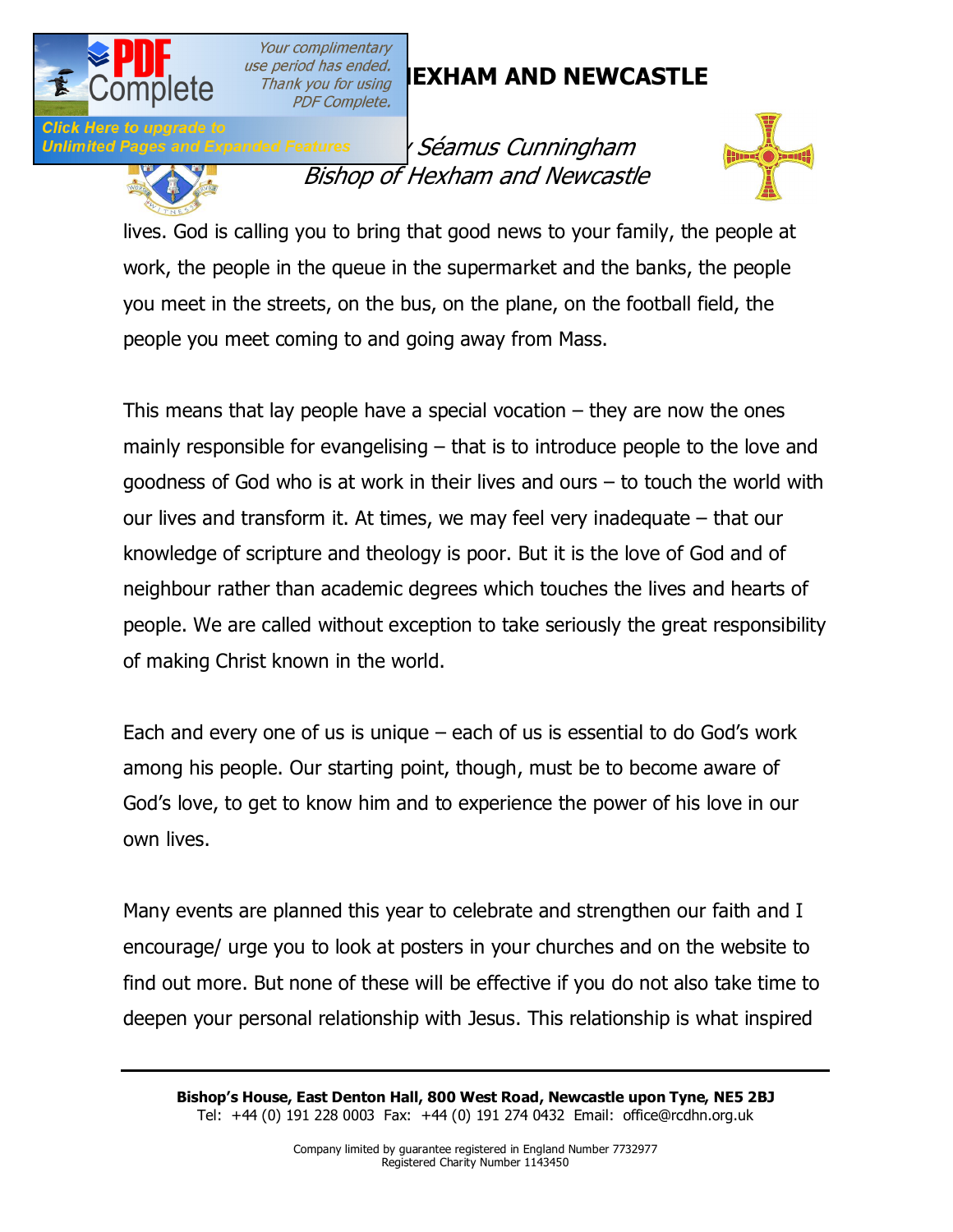

**Click Here to upgrade** 

Your complimentary **PDF Complete.** 

# **DISC<sup>ENGER</sup> DRIVID AND NEWCASTLE**

Unlimited Pages and Expanded Features *' Séamus Cunningham* Bishop of Hexham and Newcastle



the Northern Saints – like Aidan, Cuthbert, Hilda, Bede, John Boste and many others. During this year, we will recall the faith they brought to us – and reflect on how we are continuing to live that in the twenty-first century. Just as they walked this land, we too will have opportunities to make local pilgrimages to the places connected with some of our well-beloved saints.

Like those saints, we are called to make our faith visible – to share it with others – and to be credible witnesses. From early in the life of the Church, Christians have used the cross as a symbol of their identity. It is a symbol that speaks of the cost – but also the promise of being a follower of Christ. Many people still wear a cross but, as part of the Year of Faith, I am encouraging you to wear a lapel cross so that, as a diocese, we are giving common witness to our faith in the death and resurrection of Jesus. I ask you to take these crosses back to your parishes and encourage people to wear them. Please don't leave them lying around the back of church.

Finally, can I commend that we place this Year of Faith under the patronage of Mary, one of the patrons of our Diocese. She believed that the Word would become flesh in her and lived that faith with all her mind, heart, soul and strength.